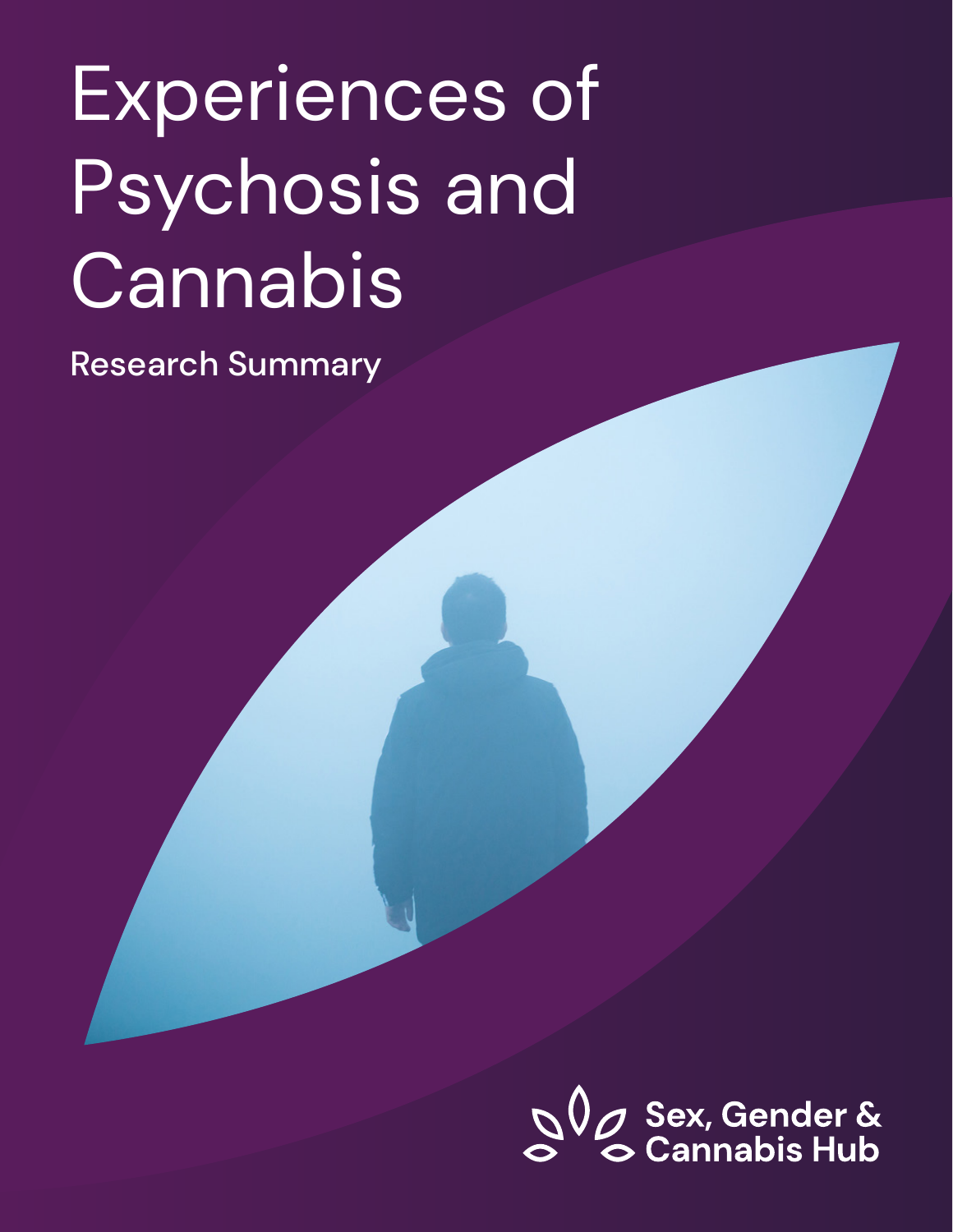

# Experiences of Psychosis and Cannabis

In this research summary, several terms are used. Psychosis and/or schizophrenia refer to those with clinical symptoms and a diagnosis. Psychotic- or schizophrenia-like experiences are used for non-clinical populations. Psychotic-like deficits is the language used in studies with animals.

#### **KEY MESSAGES**

- 1. Cannabis use may worsen psychotic symptoms, especially among males.
- 2. Cannabis use is a risk factor for psychotic-like experiences among the general population and for those with a psychotic disorder.
- 3. Both maternal and paternal cannabis use are associated with an increased risk for psychotic-like experiences in their offspring.
- 4. Emerging evidence identifies both biological mechanisms and environmental influences related to psychotic-like experiences and psychosis.

#### **INTRODUCTION**

This research summary is part of a larger research and knowledge translation project about sex, gender and cannabis use led by the Centre of Excellence for Women's Health and funded by Health Canada. The research methods and other research summaries are posted on the [Sex, Gender and Cannabis Hub.](https://sexgendercannabishub.ca/) While most of the literature considers or studies men and boys and/or women and girls, we include information about all gender groups, including transgender and gender diverse people, when available.

Our 2019 [Sex, Gender and Cannabis](https://sexgendercannabishub.ca/wp-content/uploads/2021/02/Sex-Gender-and-Cannabis-report-1.pdf) report assessed a range of sex- and gender-related factors affecting cannabis use based on literature published prior to 2018. In that report, we found that the age of first episode of psychosis is later in women compared to men but this gap narrows among cannabis users [1]. Some key findings were:

- » A UK study found that males and females with schizophrenia or schizoaffective disorder who used cannabis reported an earlier age of onset of psychotic symptoms than those who did not use cannabis:
	- Age 26 for females who used cannabis, compared to 30.7 for females who did not;
	- Age 25.5 for males who used cannabis, compared to 27 for those who did not [2].
- » A Dutch study reported that among males and females with a psychotic illness, a history of cannabis use was associated with a lower age at onset of first episode of psychosis for both males and females, but males reported earlier onset compared to females regardless of cannabis use [3].
- » Among European adolescents, a decrease in cortical thickness associated with cannabis use was found in males with a higher genetic risk for schizophrenia, but not in males with lower risk or in females [4].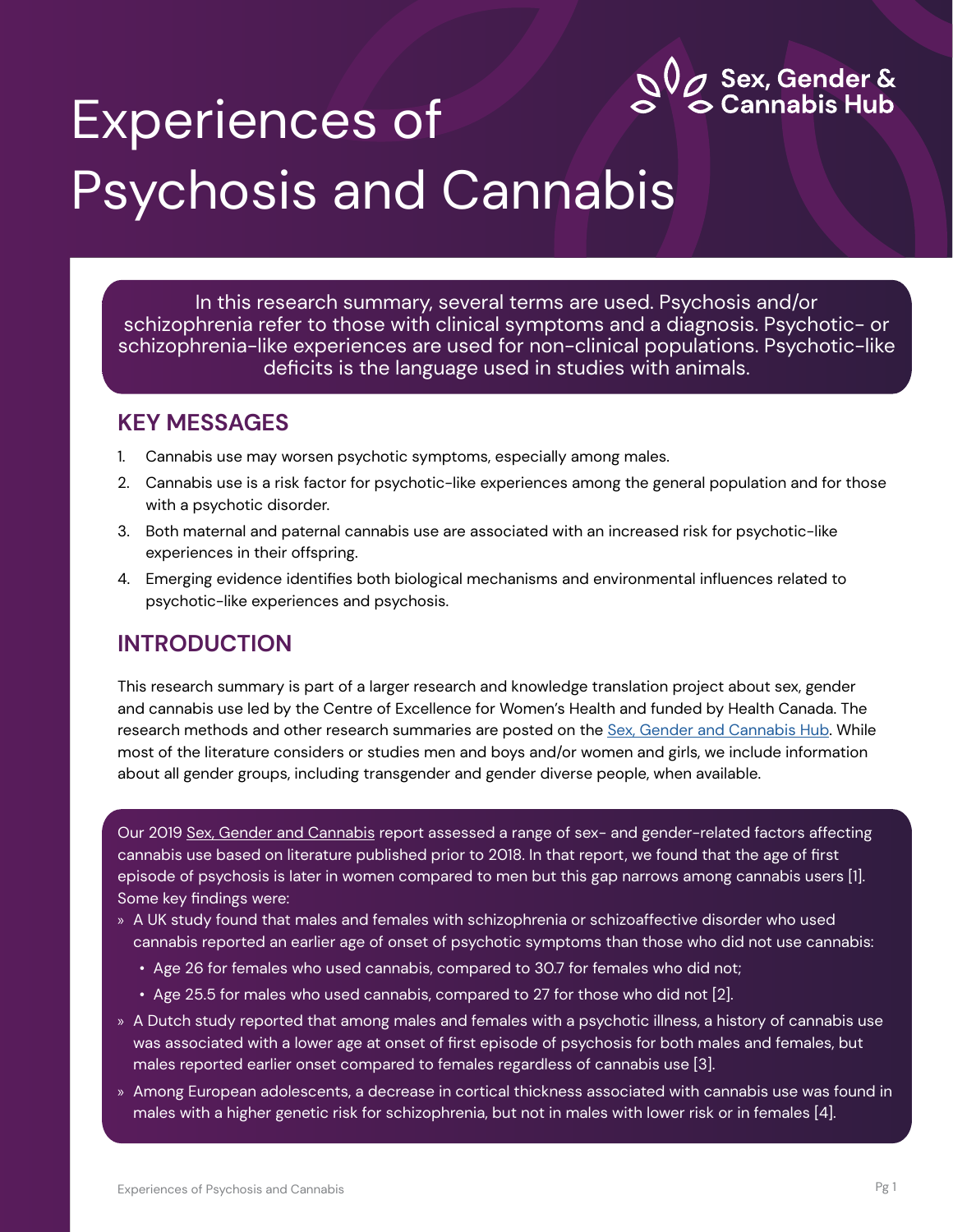This summary describes evidence from 14 articles from academic literature published between January 2018 and February 2021 related to sex, gender, psychosis/schizophrenia and cannabis use.

#### **SEX, GENDER, PSYCHOTIC-LIKE EXPERIENCES AND CANNABIS USE**

Two linked UK studies examined the association between cannabis use and paranoia, psychotic-like experiences, and related distress [5]. They found:

- » In the general population, paranoia, psychotic-like experiences, and linked distress were higher among cannabis-users, with no sex differences in these outcomes. However, childhood sexual abuse among both males and females who use cannabis predicted greater levels of paranoia, psychotic-like experiences and distress [5].
- » Among males and females with psychosis and a history of cannabis use, there were no sex differences in paranoia and psychotic symptoms (as measured by the Prodromal Questionnaire-Brief Version), but males had a higher score for distress [5].

A Dutch study with a population-based birth cohort found that environmental and genetic susceptibilities may increase the risk of psychotic-like experiences among offspring of parents who used cannabis [6].

- » Both maternal and paternal cannabis use were associated with an increased risk for psychotic-like experiences in their children at age 10 [6].
- » Children of mothers who used cannabis prior to pregnancy had similar risks as children of mothers who continued to use cannabis during pregnancy [6].

#### **SEX, FIRST EPISODE OF PSYCHOSIS, AND CANNABIS USE**

- » In a Spanish study, reasons for cannabis use such as: to get high, better sleep, increase pleasurable feelings, reduce boredom, satisfy curiosity, and reduce feelings of sadness and depression were similar among males and females with first episode psychosis (FEP). However, females were more likely to smoke cannabis to feel relaxed [7].
- » In a US study of young adults with FEP, there were more males than females (81.5% vs. 18.2% respectively) who continued to use cannabis over a one year period (persistent cannabis users), compared to non-users [8].

Among those who have had FEP, cannabis use may be linked to lower functioning as measured by the Global Assessment of Functioning, among males [7].

» In a Spanish study of patients experiencing FEP, males who used cannabis had *lower* global functioning than males who did not use cannabis, while females who used cannabis had *higher* global functioning than non-using females [7].

#### **SEX, PSYCHOTIC SYMPTOMS AND CANNABIS**

There is some evidence that cannabis use is associated with worsened psychotic symptoms among males. There is also evidence that depressive symptoms may be worsened among females with psychosis who use cannabis, but depression may be reduced in males with psychosis who abstain from cannabis use.

- » Canadian males with schizophrenia or schizoaffective disorder who used cannabis and smoked cigarettes daily, experienced the same psychotic symptoms even after 28 days of abstinence. However, those who abstained had a higher reduction in depression scores compared to those who did not [9].
- » An Italian study found some sex differences in symptoms among patients with cannabinoidinduced psychotic disorder [10]:
	- Males had more intense psychotic symptoms
	- Anxiety and aggression were more prevalent in males
	- Females had a greater preponderance of dysphoria and depressive symptoms
	- There were no sex differences in mania or suicidal ideation [10].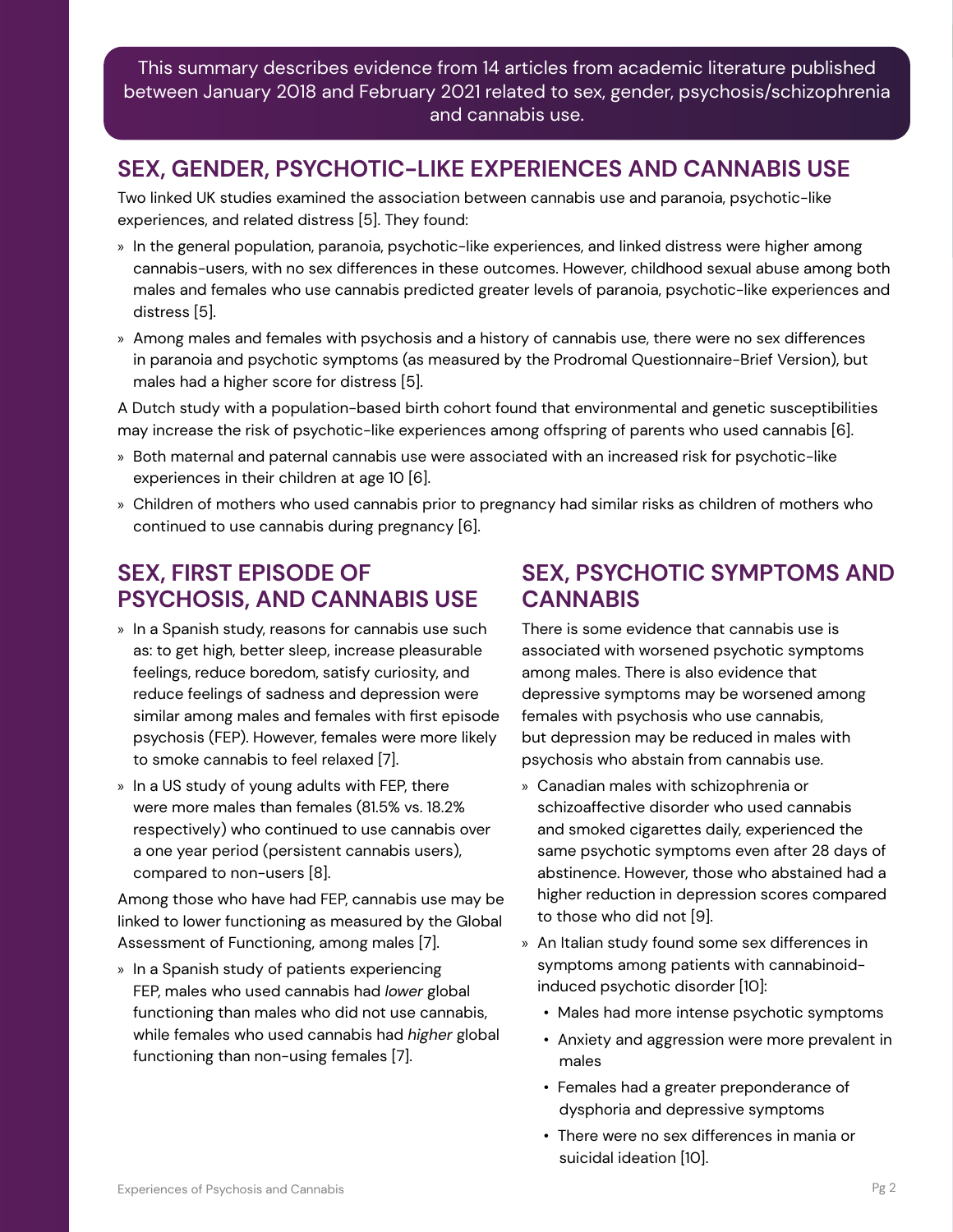#### **SEX, PSYCHOTIC DISORDERS, THE BRAIN AND CANNABIS USE**

Among males and females with a psychotic disorder, there may be sex differences in the effects of cannabis use on brain structures.

» A Dutch study conducted with non-affective psychotic disorder patients found that cannabis use was associated with lower grey matter volume in male patients. The same association was not found in female patients [11].

#### **SEX, THC EXPOSURE, AND PSYCHOTIC-LIKE DEFICITS IN ANIMALS**

Studies with male rats have found that prenatal exposure to tetrahydrocannabinol (THC) may increase the risk of psychotic-like changes to behaviour, cognition [12], and the brain [13]. However, other animal studies have found mixed evidence on the effect of adolescent THC exposure on psychotic-like changes in the brain [14, 15].

#### **SEX, CBD, AND PSYCHOTIC-LIKE DEFICITS IN ANIMALS**

Three Australian studies that modeled maternal immune activation to induce schizophrenic-like deficits in rat offspring found a treatment effect of cannabidiol (CBD) on psychotic-like deficits in male [16] and female rat offspring [17], with more mixed evidence among female rat offspring [18].

## Summary

In our 2019 [Sex, Gender, and Cannabis](https://sexgendercannabishub.ca/wp-content/uploads/2021/02/Sex-Gender-and-Cannabis-report-1.pdf) report, we found that cannabis use decreases the age of onset of psychotic symptoms. Cannabis seems to increase the levels of paranoia, psychoticlike experiences, and linked distress in both the general population and those with psychosis but does not appear to be a cause-effect relationship as both genetic and environmental factors are involved. Both environmental and genetic susceptibilities to developing psychotic-like experiences have been found for those whose mothers and fathers consumed cannabis in the perinatal period. Nevertheless, male sex is a risk factor for having a first episode psychosis among persistent cannabis users. These limited findings on sex differences, psychosis and psychotic-like experiences highlight the need for more research on how sex and gender-related factors affect the relationship between cannabis use and psychotic disorder and psychotic-like experiences, in order to tailor prevention measures and interventions.

**Suggested Reference:** Brabete, A.C., Huber, E., Greaves, L. & Poole, N. (2022). *Experiences of Psychosis and Cannabis.* Centre of Excellence for Women's Health. Vancouver, Canada.

**Acknowledgements:** We would like to thank Lindsay Wolfson and Julie Stinson for their contributions to this research summary.

*The Sex, Gender and Cannabis Hub is financially supported by Health Canada's Substance Use and Addiction Program. The views expressed herein are not necessarily those of Health Canada.* 

*The Centre of Excellence for Women's Health respectfully acknowledges the First Nations, Inuit, and Métis peoples as the first inhabitants of the traditional custodians of the lands where we live, learn, and work.*

**Last Updated:** March 2022